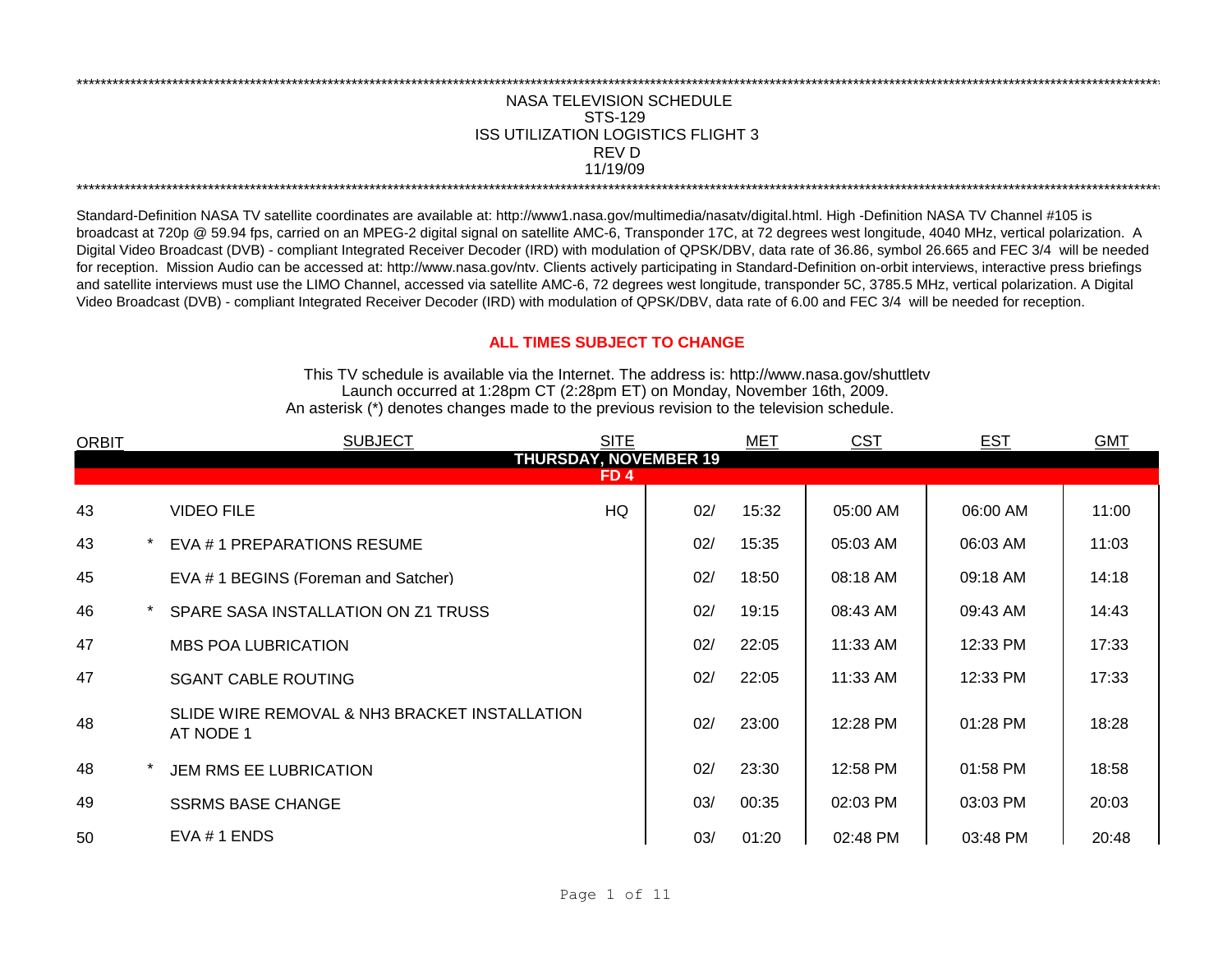| <b>ORBIT</b> | <b>SUBJECT</b>                                                                                                                                | <b>SITE</b>     |                            | <b>MET</b> | CST      | <b>EST</b> | <b>GMT</b> |
|--------------|-----------------------------------------------------------------------------------------------------------------------------------------------|-----------------|----------------------------|------------|----------|------------|------------|
| 51           | MISSION STATUS / POST-MMT BRIEFING                                                                                                            | <b>JSC</b>      | 03/                        | 03:02      | 04:30 PM | 05:30 PM   | 22:30      |
| 52           | <b>ISS CREW SLEEP BEGINS</b>                                                                                                                  |                 | 03/                        | 05:00      | 06:28 PM | 07:28 PM   | 00:28      |
| 52           | ATLANTIS CREW SLEEP BEGINS                                                                                                                    |                 | 03/                        | 05:30      | 06:58 PM | 07:58 PM   | 00:58      |
| 52           | FLIGHT DAY 4 HIGHLIGHTS (replayed on the hour during<br>crew sleep)                                                                           | <b>JSC</b>      | 03/                        | 05:32      | 07:00 PM | 08:00 PM   | 01:00      |
| 54           | HIGH DEFINITION FLIGHT DAY 4 CREW HIGHLIGHTS (if<br>available; on the NASA-TV HDTV Channel; replays from<br>5:00am CT - 4:00pm CT on Nov. 20) | <b>JSC</b>      | 03/                        | 08:32      | 10:00 PM | 11:00 PM   | 04:00      |
|              |                                                                                                                                               | FD <sub>5</sub> | <b>FRIDAY, NOVEMBER 20</b> |            |          |            |            |
|              |                                                                                                                                               |                 |                            |            |          |            |            |
| 56           | <b>ISS FLIGHT DIRECTOR UPDATE</b>                                                                                                             | <b>JSC</b>      | 03/                        | 11:02      | 12:30 AM | 01:30 AM   | 06:30      |
| 57           | ISS FLIGHT DIRECTOR UPDATE REPLAY                                                                                                             | <b>JSC</b>      | 03/                        | 13:02      | 02:30 AM | 03:30 AM   | 08:30      |
| 58           | ATLANTIS / ISS CREW WAKE UP (begins FD 5)                                                                                                     |                 | 03/                        | 13:30      | 02:58 AM | 03:58 AM   | 08:58      |
| 59           | U.S. PAO EVENT WITH CBS NEWS / WTVF-TV / FOX<br><b>NEWS RADIO</b>                                                                             | <b>ISS Ku</b>   | 03/                        | 15:40      | 05:08 AM | 06:08 AM   | 11:08      |
| 59           | <b>VIDEO FILE</b>                                                                                                                             | <b>HQ</b>       | 03/                        | 16:32      | 06:00 AM | 07:00 AM   | 12:00      |
| 60           | U.S. PAO EVENT WITH THE TOM JOYNER MORNING<br><b>SHOW</b>                                                                                     | <b>ISS Ku</b>   | 03/                        | 17:00      | 06:28 AM | 07:28 AM   | 12:28      |
| 60           | <b>SSRMS GRAPPLE &amp; UNBERTH OBSS</b>                                                                                                       |                 | 03/                        | 17:15      | 06:43 AM | 07:43 AM   | 12:43      |
| 61           | <b>SSRMS HANDFF OBSS TO SRMS</b>                                                                                                              |                 | 03/                        | 18:50      | 08:18 AM | 09:18 AM   | 14:18      |
| 64           | SRMS HANDOFF TO SSRMS; SSRMS BERTHS OBSS IN<br>ATLANTIS' PAYLOAD BAY                                                                          |                 | 03/                        | 23:05      | 12:33 PM | 01:33 PM   | 18:33      |
| 65           | SRMS GRAPPLE OF ELC 2 IN ATLANTIS' PAYLOAD BAY                                                                                                |                 | 04/                        | 00:10      | 01:38 PM | 02:38 PM   | 19:38      |
| 65           | EVA # 2 PROCEDURE REVIEW                                                                                                                      |                 | 04/                        | 00:55      | 02:23 PM | 03:23 PM   | 20:23      |
|              |                                                                                                                                               |                 |                            |            |          |            |            |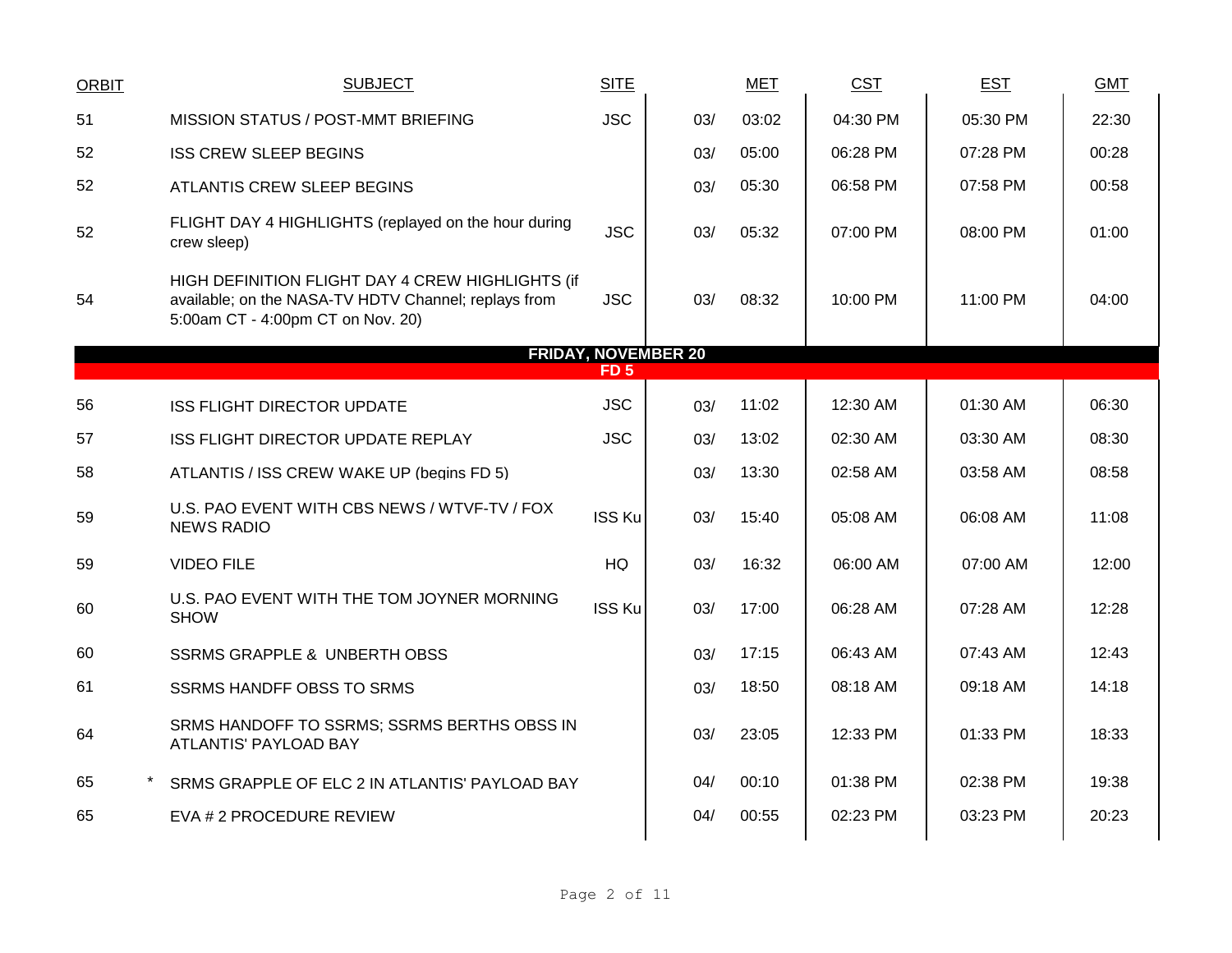| <b>ORBIT</b> | <b>SUBJECT</b>                                                                                                                                | <b>SITE</b>     |     | <b>MET</b> | <b>CST</b> | <b>EST</b> | <b>GMT</b> |
|--------------|-----------------------------------------------------------------------------------------------------------------------------------------------|-----------------|-----|------------|------------|------------|------------|
| 66           | U.S. PAO EVENT WITH ESPN "SportsCenter" / BET NEWS<br>/ WRIC-TV                                                                               | <b>ISS Ku</b>   | 04/ | 02:05      | 03:33 PM   | 04:33 PM   | 21:33      |
| 66           | <b>MISSION STATUS BRIEFING</b>                                                                                                                | <b>JSC</b>      | 04/ | 02:47      | 04:15 PM   | 05:15 PM   | 22:15      |
| 67           | EVA # 2 CAMPOUT BEGINS (Foreman and Bresnik)                                                                                                  |                 | 04/ | 03:25      | 04:53 PM   | 05:53 PM   | 22:53      |
| 67           | <b>ISS CREW SLEEP BEGINS</b>                                                                                                                  |                 | 04/ | 04:30      | 05:58 PM   | 06:58 PM   | 23:58      |
| 68           | <b>ATLANTIS CREW SLEEP BEGINS</b>                                                                                                             |                 | 04/ | 05:00      | 06:28 PM   | 07:28 PM   | 00:28      |
| 68           | FLIGHT DAY 5 HIGHLIGHTS (replayed on the hour during<br>crew sleep)                                                                           | <b>JSC</b>      | 04/ | 05:32      | 07:00 PM   | 08:00 PM   | 01:00      |
| 69           | HIGH DEFINITION FLIGHT DAY 5 CREW HIGHLIGHTS (if<br>available; on the NASA-TV HDTV Channel; replays from<br>5:00am CT - 4:00pm CT on Nov. 21) | <b>JSC</b>      | 04/ | 07:32      | 09:00 PM   | 10:00 PM   | 03:00      |
|              | <b>SATURDAY, NOVEMBER 21</b>                                                                                                                  |                 |     |            |            |            |            |
|              |                                                                                                                                               | FD <sub>6</sub> |     |            |            |            |            |
| 71           | <b>ISS FLIGHT DIRECTOR UPDATE</b>                                                                                                             | <b>JSC</b>      | 04/ | 10:32      | 12:00 AM   | 01:00 AM   | 06:00      |
| 72           | ISS FLIGHT DIRECTOR UPDATE REPLAY                                                                                                             | <b>JSC</b>      | 04/ | 12:02      | 01:30 AM   | 02:30 AM   | 07:30      |
| 73           | ATLANTIS / ISS CREW WAKE UP (begins FD 6)                                                                                                     |                 | 04/ | 13:00      | 02:28 AM   | 03:28 AM   | 08:28      |
| 73           | EVA # 2 PREPARATIONS RESUME                                                                                                                   |                 | 04/ | 13:30      | 02:58 AM   | 03:58 AM   | 08:58      |
| 75           | SRMS UNBERTH ELC2 FROM ATLANTIS' PAYLOAD BAY                                                                                                  |                 | 04/ | 15:45      | 05:13 AM   | 06:13 AM   | 11:13      |
| 75           | SRMS HANDOFF ELC2 TO SSRMS                                                                                                                    |                 | 04/ | 16:40      | 06:08 AM   | 07:08 AM   | 12:08      |
| 76           | EVA # 2 BEGINS (Foreman and Bresnik)                                                                                                          |                 | 04/ | 17:50      | 07:18 AM   | 08:18 AM   | 13:18      |
| 76           |                                                                                                                                               |                 |     |            |            |            |            |
|              | GATOR HAM RADIO BRACKET INSTALLATION ON<br><b>COLUMBUS</b>                                                                                    |                 | 04/ | 18:20      | 07:48 AM   | 08:48 AM   | 13:48      |
| 77           | SSRMS INSTALLATION OF ELC2 ON S3 UPPER<br><b>OUTBOARD PAS</b>                                                                                 |                 | 04/ | 18:40      | 08:08 AM   | 09:08 AM   | 14:08      |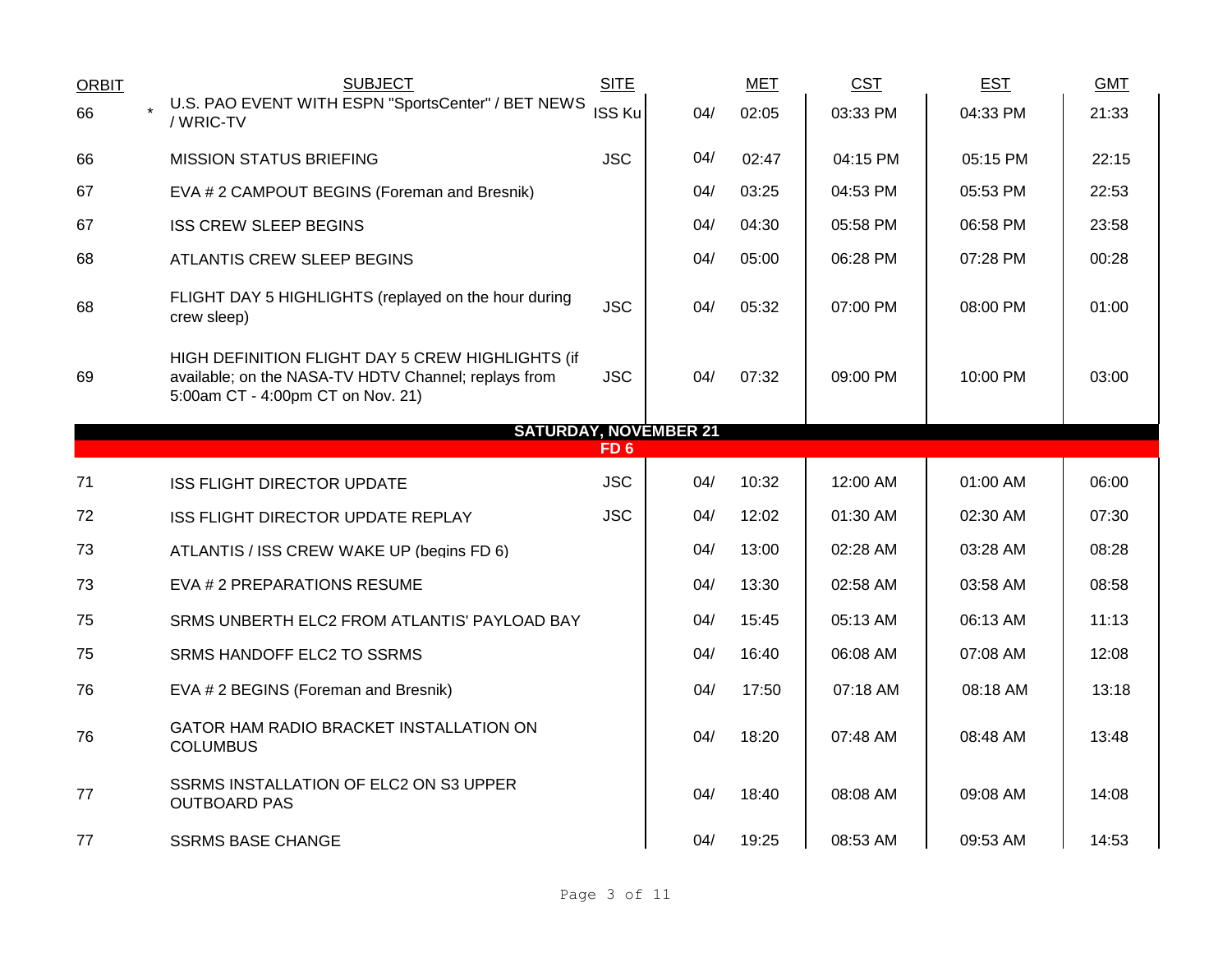| <b>ORBIT</b> | <b>SUBJECT</b>                                                                                                                                | <b>SITE</b>     |                            | <b>MET</b> | <b>CST</b> | <b>EST</b> | <b>GMT</b> |
|--------------|-----------------------------------------------------------------------------------------------------------------------------------------------|-----------------|----------------------------|------------|------------|------------|------------|
| 77           | FPMU RELOCATION FROM S1 TO P1 TRUSS                                                                                                           |                 | 04/                        | 19:35      | 09:03 AM   | 10:03 AM   | 15:03      |
| 78           | S3 NADIR PAS DEPLOY                                                                                                                           |                 | 04/                        | 21:05      | 10:33 AM   | 11:33 AM   | 16:33      |
| 79           | CAMERA POSITION 1 WETA INSTALL ON S3 TRUSS                                                                                                    |                 | 04/                        | 22:35      | 12:03 PM   | 01:03 PM   | 18:03      |
| 80           | EVA # 2 ENDS                                                                                                                                  |                 | 05/                        | 00:20      | 01:48 PM   | 02:48 PM   | 19:48      |
| 82           | <b>MISSION STATUS BRIEFING</b>                                                                                                                | <b>JSC</b>      | 05/                        | 02:02      | 03:30 PM   | 04:30 PM   | 21:30      |
| 83           | <b>ISS CREW SLEEP BEGINS</b>                                                                                                                  |                 | 05/                        | 04:00      | 05:28 PM   | 06:28 PM   | 23:28      |
| 83           | ATLANTIS CREW SLEEP BEGINS                                                                                                                    |                 | 05/                        | 04:30      | 05:58 PM   | 06:58 PM   | 23:58      |
| 83           | FLIGHT DAY 6 HIGHLIGHTS (replayed on the hour during<br>crew sleep)                                                                           | <b>JSC</b>      | 05/                        | 04:32      | 06:00 PM   | 07:00 PM   | 00:00      |
| 85           | HIGH DEFINITION FLIGHT DAY 6 CREW HIGHLIGHTS (if<br>available; on the NASA-TV HDTV Channel; replays from<br>5:00am CT - 4:00pm CT on Nov. 22) | <b>JSC</b>      | 05/                        | 07:32      | 09:00 PM   | 10:00 PM   | 03:00      |
| 87           | <b>ISS FLIGHT DIRECTOR UPDATE</b>                                                                                                             | <b>JSC</b>      | 05/                        | 10:02      | 11:30 PM   | 12:30 AM   | 05:30      |
|              |                                                                                                                                               | FD <sub>7</sub> | <b>SUNDAY, NOVEMBER 22</b> |            |            |            |            |
| 88           | ISS FLIGHT DIRECTOR UPDATE REPLAY                                                                                                             | <b>JSC</b>      | 05/                        | 12:02      | 01:30 AM   | 02:30 AM   | 07:30      |
| 88           | ATLANTIS / ISS CREW WAKE UP (begins FD 7)                                                                                                     |                 | 05/                        | 12:30      | 01:58 AM   | 02:58 AM   | 07:58      |
| 91           | ATLANTIS OFF-DUTY PERIOD BEGINS                                                                                                               |                 | 05/                        | 15:40      | 05:08 AM   | 06:08 AM   | 11:08      |
| 93           | U.S. PAO EVENT WITH WTTG-TV / BAY NEWS 9 / WBBM<br><b>RADIO</b>                                                                               | <b>ISS Ku</b>   | 05/                        | 20:10      | 09:38 AM   | 10:38 AM   | 15:38      |
| 94           | U.S. PAO EDUCATIONAL EVENT WITH TENNESSEE<br><b>TECH UNIVERSITY</b>                                                                           | <b>ISS Ku</b>   | 05/                        | 21:40      | 11:08 AM   | 12:08 PM   | 17:08      |
| 95           | EVA # 3 PROCEDURE REVIEW                                                                                                                      |                 | 05/                        | 23:55      | 01:23 PM   | 02:23 PM   | 19:23      |
| 97           | <b>MISSION STATUS BRIEFING</b>                                                                                                                | <b>JSC</b>      | 06/                        | 01:32      | 03:00 PM   | 04:00 PM   | 21:00      |
|              |                                                                                                                                               |                 |                            |            |            |            |            |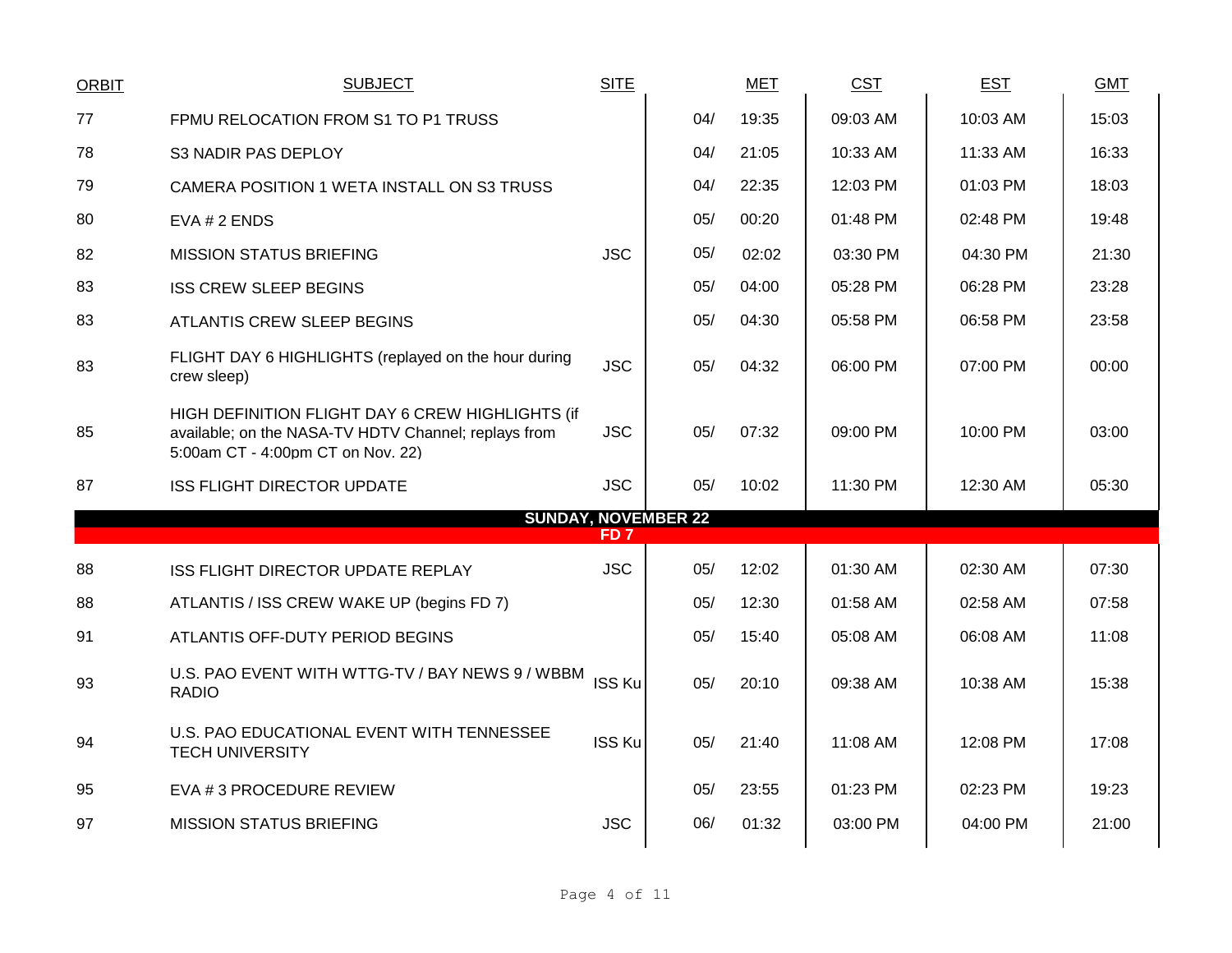| <b>ORBIT</b>                                  | <b>SUBJECT</b>                                                                                                                                | <b>SITE</b> |     | <b>MET</b> | <b>CST</b> | <b>EST</b> | <b>GMT</b> |  |  |
|-----------------------------------------------|-----------------------------------------------------------------------------------------------------------------------------------------------|-------------|-----|------------|------------|------------|------------|--|--|
| 98                                            | EVA #3 CAMPOUT BEGINS (Satcher and Bresnik)                                                                                                   |             | 06/ | 02:25      | 03:53 PM   | 04:53 PM   | 21:53      |  |  |
| 98                                            | <b>ISS CREW SLEEP BEGINS</b>                                                                                                                  |             | 06/ | 03:30      | 04:58 PM   | 05:58 PM   | 22:58      |  |  |
| 99                                            | <b>ATLANTIS CREW SLEEP BEGINS</b>                                                                                                             |             | 06/ | 04:00      | 05:28 PM   | 06:28 PM   | 23:28      |  |  |
| 99                                            | FLIGHT DAY 7 HIGHLIGHTS (replayed on the hour during<br>crew sleep)                                                                           | <b>JSC</b>  | 06/ | 04:32      | 06:00 PM   | 07:00 PM   | 00:00      |  |  |
| 101                                           | HIGH DEFINITION FLIGHT DAY 8 CREW HIGHLIGHTS (if<br>available; on the NASA-TV HDTV Channel; replays from<br>5:00am CT - 4:00pm CT on Nov. 23) | <b>JSC</b>  | 06/ | 07:32      | 09:00 PM   | 10:00 PM   | 03:00      |  |  |
| 102                                           | <b>ISS FLIGHT DIRECTOR UPDATE</b>                                                                                                             | <b>JSC</b>  | 06/ | 09:32      | 11:00 PM   | 12:00 AM   | 05:00      |  |  |
| <b>MONDAY, NOVEMBER 23</b><br>FD <sub>8</sub> |                                                                                                                                               |             |     |            |            |            |            |  |  |
| 103                                           | ISS FLIGHT DIRECTOR UPDATE REPLAY                                                                                                             | <b>JSC</b>  | 06/ | 11:02      | 12:30 AM   | 01:30 AM   | 06:30      |  |  |
| 104                                           | ATLANTIS / ISS CREW WAKE UP (begins FD 8)                                                                                                     |             | 06/ | 12:00      | 01:28 AM   | 02:28 AM   | 07:28      |  |  |
| 104                                           | EVA #3 PREPARATIONS RESUME                                                                                                                    |             | 06/ | 12:35      | 02:03 AM   | 03:03 AM   | 08:03      |  |  |
| 107                                           | EVA #3 BEGINS (Satcher and Bresnik)                                                                                                           |             | 06/ | 16:50      | 06:18 AM   | 07:18 AM   | 12:18      |  |  |
| 107                                           | HPGT & MISSE-7 TRANSFER FROM ELC2 TO QUEST<br><b>AIRLOCK</b>                                                                                  |             | 06/ | 17:20      | 06:48 AM   | 07:48 AM   | 12:48      |  |  |
| 109                                           | S3 INBOARD UPPER PAS DEPLOYMENT                                                                                                               |             | 06/ | 20:20      | 09:48 AM   | 10:48 AM   | 15:48      |  |  |
| 110                                           | <b>QUEST AIRLOCK DEBRIS SHIELD REMOVAL</b>                                                                                                    |             | 06/ | 21:50      | 11:18 AM   | 12:18 PM   | 17:18      |  |  |
| 111                                           | EVA #3 ENDS                                                                                                                                   |             | 06/ | 23:20      | 12:48 PM   | 01:48 PM   | 18:48      |  |  |
| 112                                           | <b>MISSION STATUS BRIEFING</b>                                                                                                                | <b>JSC</b>  | 07/ | 01:02      | 02:30 PM   | 03:30 PM   | 20:30      |  |  |
| 113                                           | <b>VIDEO FILE</b>                                                                                                                             | <b>HQ</b>   | 07/ | 02:32      | 04:00 PM   | 05:00 PM   | 22:00      |  |  |
| 114                                           | <b>ISS CREW SLEEP BEGINS</b>                                                                                                                  |             | 07/ | 03:00      | 04:28 PM   | 05:28 PM   | 22:28      |  |  |
| 114                                           | <b>ATLANTIS CREW SLEEP BEGINS</b>                                                                                                             |             | 07/ | 03:30      | 04:58 PM   | 05:58 PM   | 22:58      |  |  |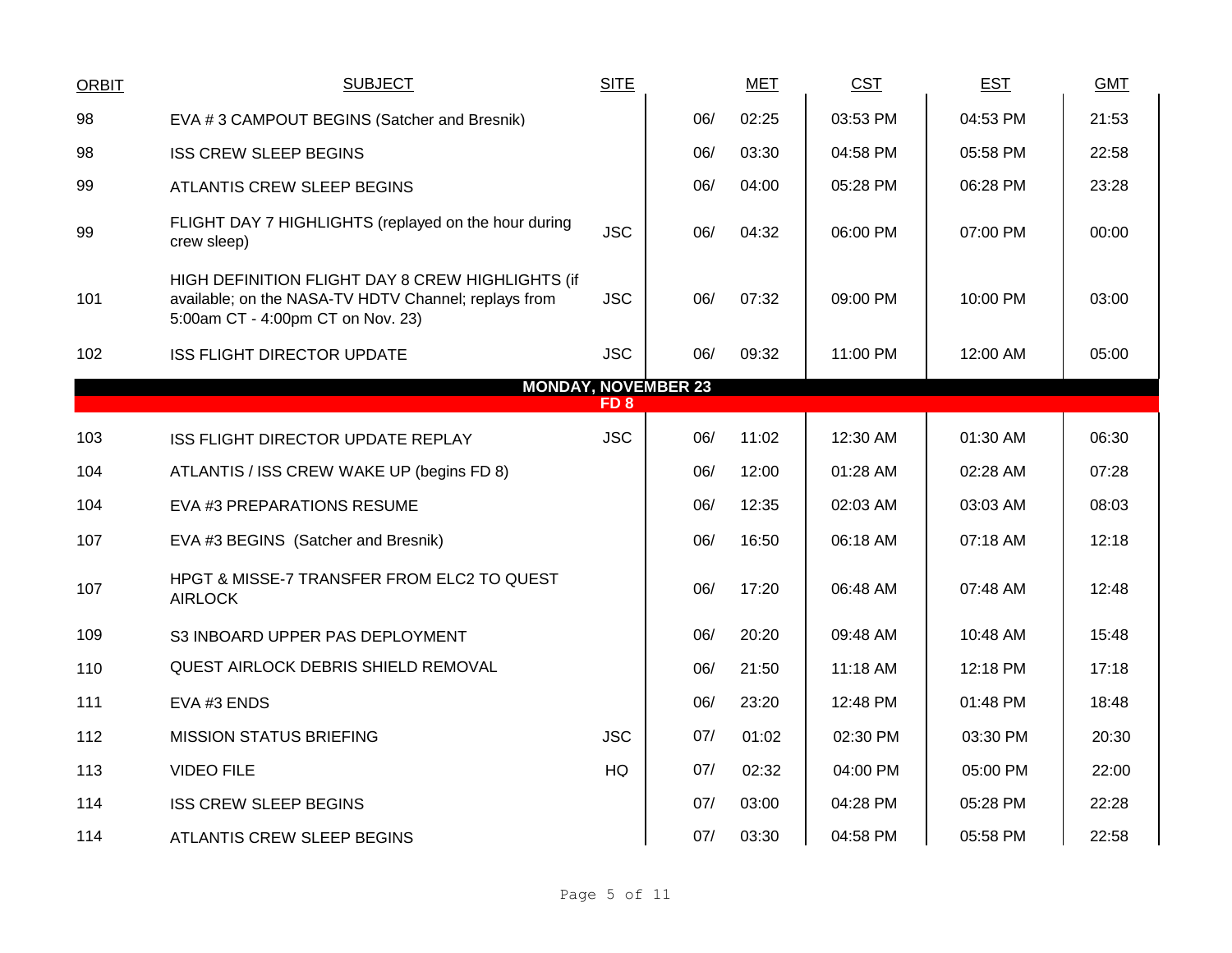| <b>ORBIT</b> | <b>SUBJECT</b>                                                                                                                                | <b>SITE</b>     |                             | <b>MET</b> | <b>CST</b> | <b>EST</b> | <b>GMT</b> |
|--------------|-----------------------------------------------------------------------------------------------------------------------------------------------|-----------------|-----------------------------|------------|------------|------------|------------|
| 114          | FLIGHT DAY 8 HIGHLIGHTS (replayed on the hour during<br>crew sleep)                                                                           | <b>JSC</b>      | 07/                         | 03:32      | 05:00 PM   | 06:00 PM   | 23:00      |
| 116          | HIGH DEFINITION FLIGHT DAY 8 CREW HIGHLIGHTS (if<br>available; on the NASA-TV HDTV Channel; replays from<br>5:00am CT - 4:00pm CT on Nov. 24) | <b>JSC</b>      | 07/                         | 06:32      | 08:00 PM   | 09:00 PM   | 02:00      |
| 118          | <b>ISS FLIGHT DIRECTOR UPDATE</b>                                                                                                             | <b>JSC</b>      | 07/                         | 09:02      | 10:30 PM   | 11:30 PM   | 04:30      |
|              |                                                                                                                                               |                 | <b>TUESDAY, NOVEMBER 24</b> |            |            |            |            |
|              |                                                                                                                                               | FD <sub>9</sub> |                             |            |            |            |            |
| 119          | <b>ISS FLIGHT DIRECTOR UPDATE REPLAY</b>                                                                                                      | <b>JSC</b>      | 07/                         | 11:02      | 12:30 AM   | 01:30 AM   | 06:30      |
| 119          | ATLANTIS / ISS CREW WAKE UP (begins FD 9)                                                                                                     |                 | 07/                         | 11:30      | 12:58 AM   | 01:58 AM   | 06:58      |
| 122          | ISS REBOOST (If required)                                                                                                                     |                 | 07/                         | 15:20      | 04:48 AM   | 05:48 AM   | 10:48      |
| 123          | JOINT CREW NEWS CONFERENCE                                                                                                                    | <b>ISS Ku</b>   | 07/                         | 17:45      | 07:13 AM   | 08:13 AM   | 13:13      |
| 125          | EXPEDITION 21 / 22 CHANGE OF COMMAND<br><b>CEREMONY</b>                                                                                       | <b>ISS Ku</b>   | 07/                         | 19:32      | 09:00 AM   | 10:00 AM   | 15:00      |
| 125          | ATLANTIS CREW OFF DUTY PERIOD                                                                                                                 |                 | 07/                         | 19:45      | 09:13 AM   | 10:13 AM   | 15:13      |
| 125          | <b>MISSION STATUS BRIEFING</b>                                                                                                                | <b>JSC</b>      | 07/                         | 20:32      | 10:00 AM   | 11:00 AM   | 16:00      |
| 126          | ATLANTIS / ISS FAREWELL AND HATCH CLOSURE                                                                                                     |                 | 07/                         | 22:00      | 11:28 AM   | 12:28 PM   | 17:28      |
| 127          | RENDEZVOUS TOOLS CHECKOUT                                                                                                                     |                 | 07/                         | 22:45      | 12:13 PM   | 01:13 PM   | 18:13      |
| 127          | CENTERLINE CAMERA INSTALLATION                                                                                                                |                 | 07/                         | 22:45      | 12:13 PM   | 01:13 PM   | 18:13      |
| 128          | <b>VIDEO FILE</b>                                                                                                                             | HQ              | 08/                         | 00:32      | 02:00 PM   | 03:00 PM   | 20:00      |
| 130          | ATLANTIS / ISS CREW SLEEP BEGINS                                                                                                              |                 | 08/                         | 03:00      | 04:28 PM   | 05:28 PM   | 22:28      |
| 130          | FLIGHT DAY 9 HIGHLIGHTS (replayed on the hour during<br>crew sleep)                                                                           | <b>JSC</b>      | 08/                         | 03:32      | 05:00 PM   | 06:00 PM   | 23:00      |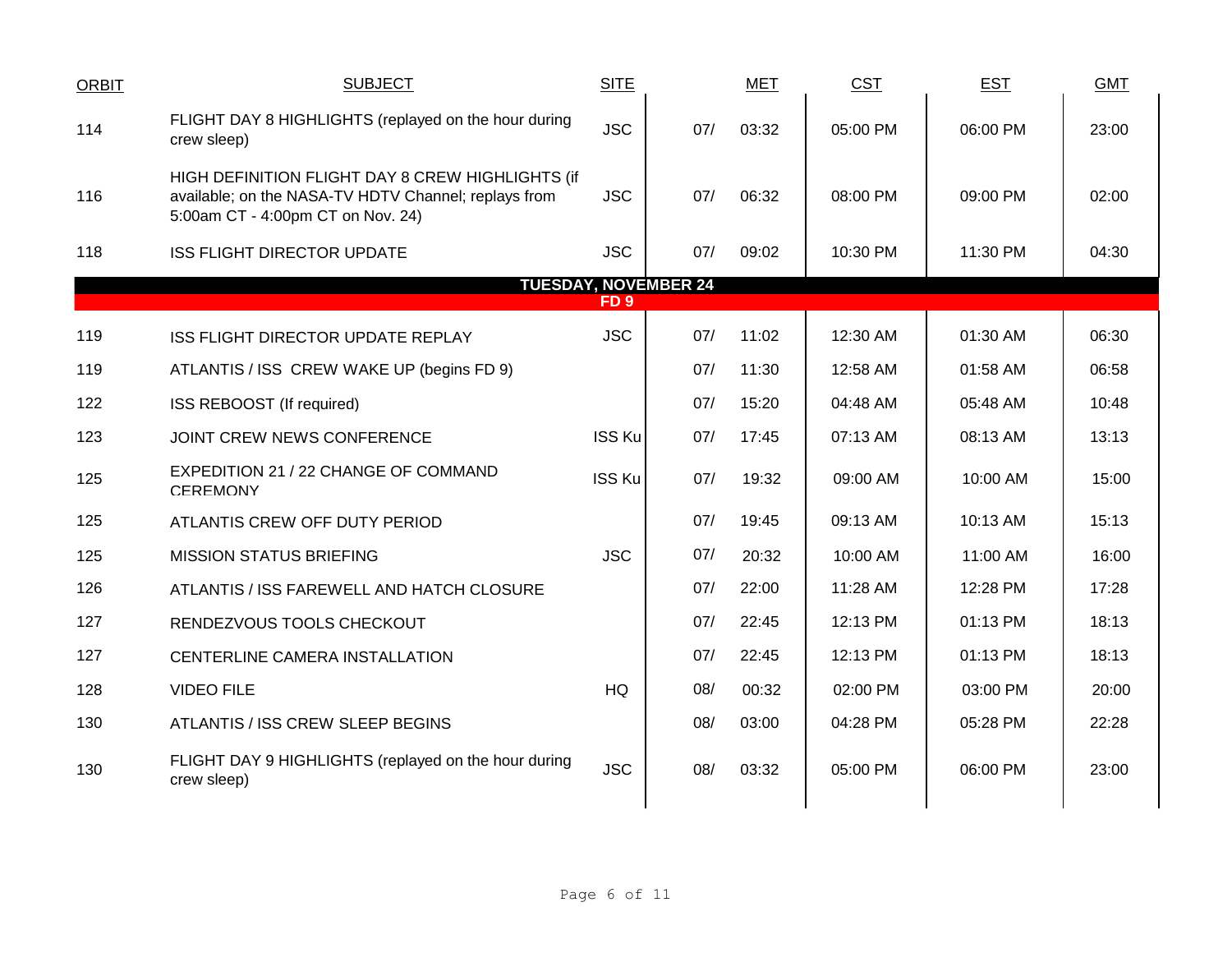| <b>ORBIT</b> | <b>SUBJECT</b>                                                                                                                                | <b>SITE</b>  |     | <b>MET</b> | <b>CST</b> | <b>EST</b> | <b>GMT</b> |
|--------------|-----------------------------------------------------------------------------------------------------------------------------------------------|--------------|-----|------------|------------|------------|------------|
| 131          | HIGH DEFINITION FLIGHT DAY 9 CREW HIGHLIGHTS (if<br>available; on the NASA-TV HDTV Channel; replays from<br>5:00am CT - 4:00pm CT on Nov. 25) | <b>JSC</b>   | 08/ | 05:32      | 07:00 PM   | 08:00 PM   | 01:00      |
| 133          | <b>ISS FLIGHT DIRECTOR UPDATE</b>                                                                                                             | <b>JSC</b>   | 08/ | 09:02      | 10:30 PM   | 11:30 PM   | 04:30      |
| 134          | ISS FLIGHT DIRECTOR UPDATE REPLAY                                                                                                             | <b>JSC</b>   | 08/ | 10:02      | 11:30 PM   | 12:30 AM   | 05:30      |
|              | <b>WEDNESDAY, NOVEMBER 25</b>                                                                                                                 | <b>FD 10</b> |     |            |            |            |            |
|              |                                                                                                                                               |              |     |            |            |            |            |
| 135          | ATLANTIS CREW WAKE UP (begins FD 10)                                                                                                          |              | 08/ | 11:00      | 12:28 AM   | 01:28 AM   | 06:28      |
| 135          | <b>ISS CREW WAKE UP</b>                                                                                                                       |              | 08/ | 11:30      | 12:58 AM   | 01:58 AM   | 06:58      |
| 137          | ATLANTIS UNDOCKS FROM ISS                                                                                                                     |              | 08/ | 14:26      | 03:54 AM   | 04:54 AM   | 09:54      |
| 138          | ATLANTIS FLYAROUND OF ISS BEGINS                                                                                                              |              | 08/ | 14:51      | 04:19 AM   | 05:19 AM   | 10:19      |
| 138          | ATLANTIS FINAL SEPARATION FROM ISS                                                                                                            |              | 08/ | 16:09      | 05:37 AM   | 06:37 AM   | 11:37      |
| 138          | SHUTTLE VTR PLAYBACK OF UNDOCKING                                                                                                             |              | 08/ | 16:35      | 06:03 AM   | 07:03 AM   | 12:03      |
| 139          | <b>OBSS UNBERTH</b>                                                                                                                           |              | 08/ | 17:50      | 07:18 AM   | 08:18 AM   | 13:18      |
| 140          | RMS / OBSS LATE INSPECTION OF ATLANTIS' TPS<br><b>BEGINS</b>                                                                                  |              | 08/ | 18:55      | 08:23 AM   | 09:23 AM   | 14:23      |
| 141          | <b>MISSION STATUS BRIEFING</b>                                                                                                                | <b>JSC</b>   | 08/ | 21:02      | 10:30 AM   | 11:30 AM   | 16:30      |
| 143          | <b>OBSS BERTH</b>                                                                                                                             |              | 08/ | 23:10      | 12:38 PM   | 01:38 PM   | 18:38      |
| 143          | <b>VIDEO FILE</b>                                                                                                                             | HQ           | 08/ | 23:32      | 01:00 PM   | 02:00 PM   | 19:00      |
| 144          | POST-MMT BRIEFING                                                                                                                             | <b>JSC</b>   | 09/ | 01:02      | 02:30 PM   | 03:30 PM   | 20:30      |
| 145          | <b>ATLANTIS CREW SLEEP BEGINS</b>                                                                                                             |              | 09/ | 03:00      | 04:28 PM   | 05:28 PM   | 22:28      |
| 146          | FLIGHT DAY 10 HIGHLIGHTS (replayed on the hour during<br>crew sleep)                                                                          | <b>JSC</b>   | 09/ | 03:32      | 05:00 PM   | 06:00 PM   | 23:00      |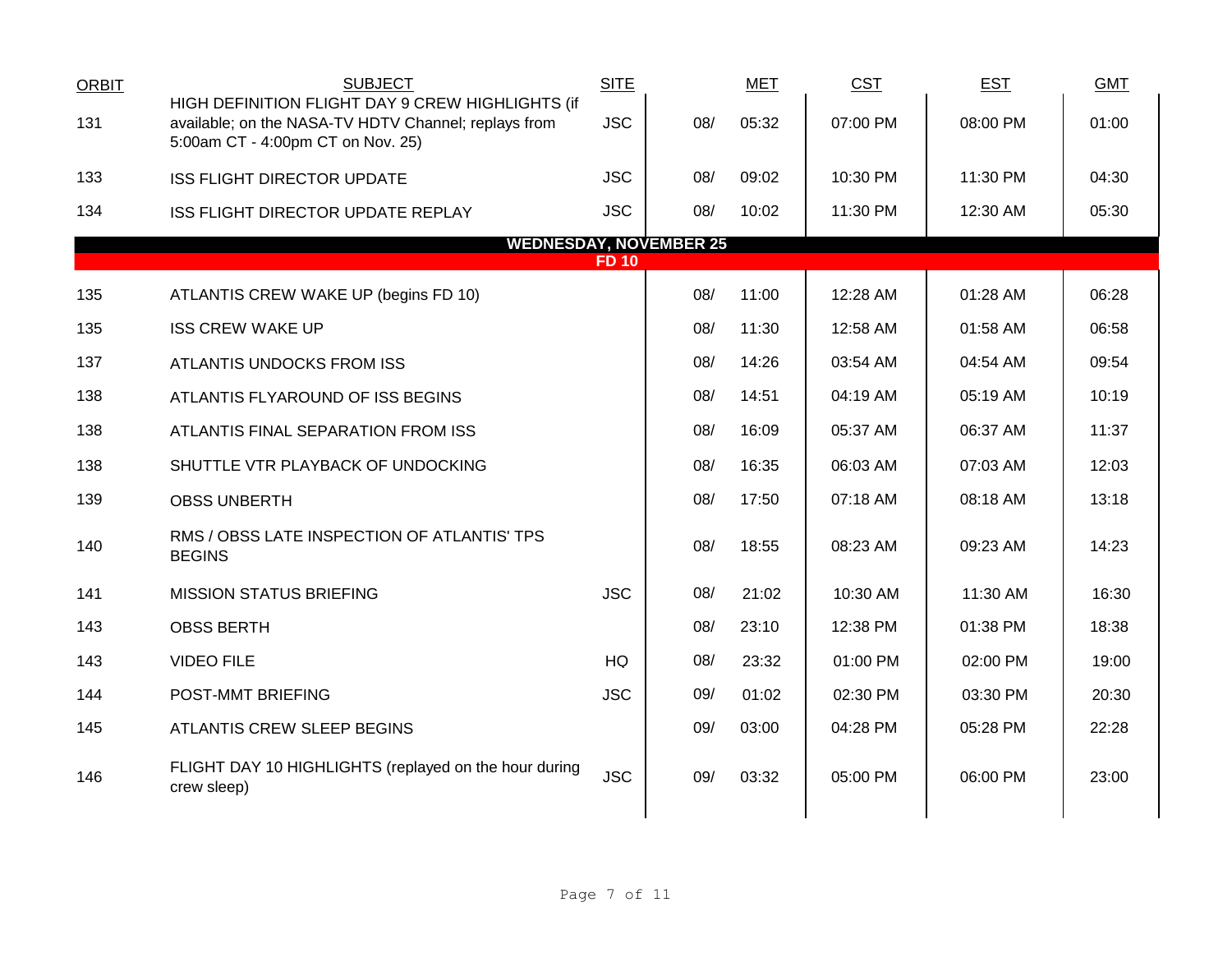| <b>ORBIT</b> | <b>SUBJECT</b>                                                                                                                                 | <b>SITE</b>  |                              | <b>MET</b> | CST      | <b>EST</b> | <b>GMT</b> |  |
|--------------|------------------------------------------------------------------------------------------------------------------------------------------------|--------------|------------------------------|------------|----------|------------|------------|--|
| 147          | HIGH DEFINITION FLIGHT DAY 10 CREW HIGHLIGHTS<br>(if available; on the NASA-TV HDTV Channel; replays from<br>5:00am CT - 4:00pm CT on Nov. 26) | <b>JSC</b>   | 09/                          | 05:32      | 07:00 PM | 08:00 PM   | 01:00      |  |
|              |                                                                                                                                                | <b>FD 11</b> | <b>THURSDAY, NOVEMBER 26</b> |            |          |            |            |  |
| 151          | ATLANTIS CREW WAKE UP (begins FD 11)                                                                                                           |              | 09/                          | 11:00      | 12:28 AM | 01:28 AM   | 06:28      |  |
| 153          | <b>CABIN STOWAGE BEGINS</b>                                                                                                                    |              | 09/                          | 14:55      | 04:23 AM | 05:23 AM   | 10:23      |  |
| 153          | <b>FCS CHECKOUT</b>                                                                                                                            |              | 09/                          | 15:10      | 04:38 AM | 05:38 AM   | 10:38      |  |
| 154          | <b>RCS HOT-FIRE TEST</b>                                                                                                                       |              | 09/                          | 16:20      | 05:48 AM | 06:48 AM   | 11:48      |  |
| 155          | U.S. PAO EVENT WITH ABC NEWS / WKYC-TV /<br><b>KCBS-TV</b>                                                                                     | <b>TDRE</b>  | 09/                          | 18:05      | 07:33 AM | 08:33 AM   | 13:33      |  |
| 157          | <b>MISSION STATUS BRIEFING</b>                                                                                                                 | <b>JSC</b>   | 09/                          | 21:02      | 10:30 AM | 11:30 AM   | 16:30      |  |
| 158          | STOTT'S RECUMBENT SEAT SET UP                                                                                                                  |              | 09/                          | 23:00      | 12:28 PM | 01:28 PM   | 18:28      |  |
| 159          | KU-BAND ANTENNA STOWAGE                                                                                                                        |              | 10/                          | 00:00      | 01:28 PM | 02:28 PM   | 19:28      |  |
| 161          | ATLANTIS CREW SLEEP BEGINS                                                                                                                     |              | 10/                          | 03:00      | 04:28 PM | 05:28 PM   | 22:28      |  |
| 161          | FLIGHT DAY 11 HIGHLIGHTS (replayed on the hour during<br>crew sleep)                                                                           | <b>JSC</b>   | 10/                          | 03:32      | 05:00 PM | 06:00 PM   | 23:00      |  |
| 163          | HIGH DEFINITION FLIGHT DAY 11 CREW HIGHLIGHTS<br>(if available; on the NASA-TV HDTV Channel; replays from<br>5:00am CT - 4:00pm CT on Nov. 26) | <b>JSC</b>   | 10/                          | 05:32      | 07:00 PM | 08:00 PM   | 01:00      |  |
|              |                                                                                                                                                |              |                              |            |          |            |            |  |
|              |                                                                                                                                                |              |                              |            |          |            |            |  |
|              |                                                                                                                                                |              |                              |            |          |            |            |  |
|              |                                                                                                                                                |              |                              |            |          |            |            |  |
|              |                                                                                                                                                |              |                              |            |          |            |            |  |
|              |                                                                                                                                                |              |                              |            |          |            |            |  |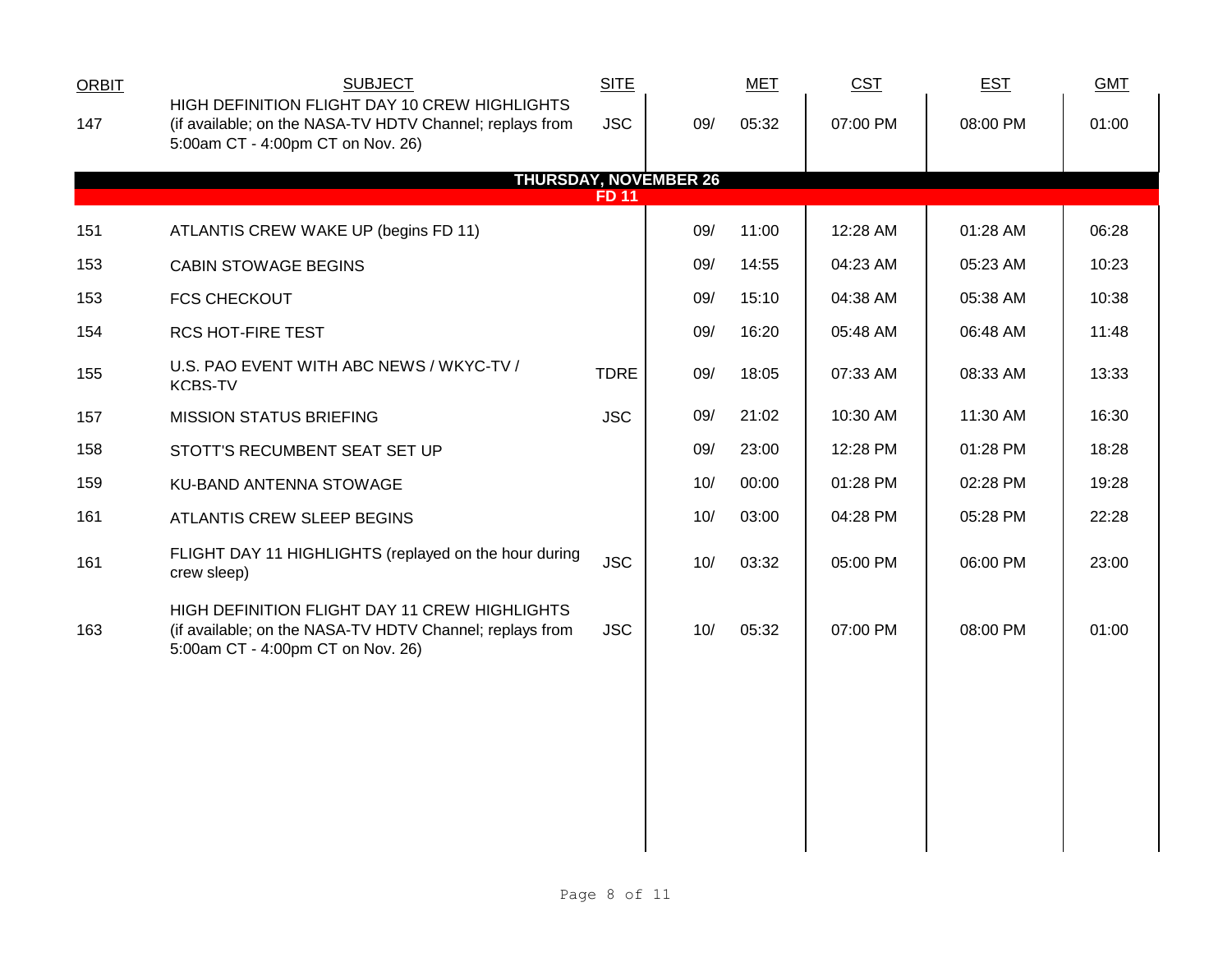| <b>ORBIT</b> | <b>SUBJECT</b>                                                                              | <b>SITE</b>  |     | <b>MET</b> | <b>CST</b>       | <b>EST</b> | <b>GMT</b> |
|--------------|---------------------------------------------------------------------------------------------|--------------|-----|------------|------------------|------------|------------|
|              | <b>FRIDAY, NOVEMBER 27</b>                                                                  | <b>FD 12</b> |     |            |                  |            |            |
| 166          | ATLANTIS CREW WAKE UP (begins FD 12)                                                        |              | 10/ | 11:00      | 12:28 AM         | 01:28 AM   | 06:28      |
| 168          | ATLANTIS DEORBIT PREPARATIONS BEGIN                                                         |              | 10/ | 14:10      | 03:38 AM         | 04:38 AM   | 09:38      |
| 169          | PAYLOAD BAY DOOR CLOSING                                                                    |              | 10/ | 15:30      | 04:58 AM         | 05:58 AM   | 10:58      |
| 171          | <b>ATLANTIS DEORBIT BURN</b>                                                                |              | 10/ | 18:10      | 07:38 AM         | 08:38 AM   | 13:38      |
| 172          | MILA C-BAND RADAR ACQUISITION OF ATLANTIS                                                   |              | 10/ | 19:00      | 08:28 AM         | 09:28 AM   | 14:28      |
| 172          | <b>KSC LANDING</b>                                                                          | <b>KSC</b>   | 10/ | 19:13      | 08:41 AM         | 09:41 AM   | 14:41      |
|              | POST-LANDING NEWS CONFERENCE                                                                | <b>KSC</b>   |     |            | NET L+2 HRS.     |            |            |
|              | ENTRY FLIGHT CONTROL TEAM VIDEO REPLAY<br>(replayed after Post-Landing News Conference)     | <b>JSC</b>   |     |            | $\sim$ L+3 HRS.  |            |            |
|              | STS-129 MISSION HIGHLIGHTS VIDEO REPLAY<br>(replayed after Entry Flight Control Team Video) | <b>JSC</b>   |     |            | $~$ - L+3.5 HRS. |            |            |
|              | STS-129 CREW NEWS CONFERENCE (may be postponed<br>or cancelled)                             | <b>KSC</b>   |     |            | NET L+4.5 HRS.   |            |            |
|              | VIDEO B-ROLL OF STOTT IN CREW QUARTERS<br>(pending availability)                            | <b>KSC</b>   |     |            | NET L+6.5 HRS.   |            |            |
|              |                                                                                             |              |     |            |                  |            |            |
|              |                                                                                             |              |     |            |                  |            |            |
|              |                                                                                             |              |     |            |                  |            |            |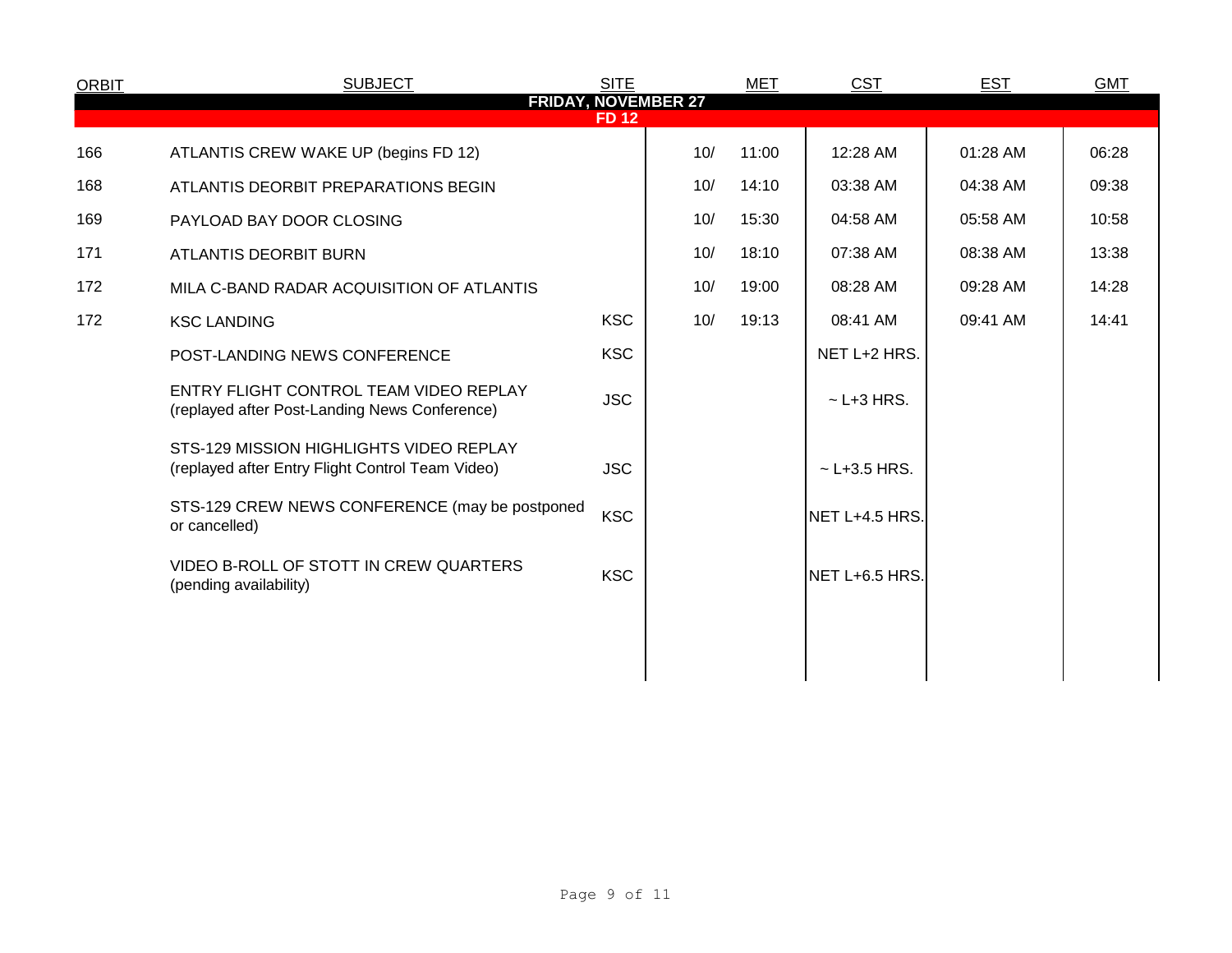| <b>ORBIT</b>    | <b>SUBJECT</b>                                                                                              | <b>SITE</b>                | <b>MET</b> | <b>CST</b> | <b>EST</b> | <b>GMT</b> |
|-----------------|-------------------------------------------------------------------------------------------------------------|----------------------------|------------|------------|------------|------------|
|                 |                                                                                                             | <b>DEFINITION OF TERMS</b> |            |            |            |            |
| AMC:            | <b>Americom Satellite</b>                                                                                   |                            |            |            |            |            |
| CBCS:           | Centerline Berthing Camera System                                                                           |                            |            |            |            |            |
| CST:            | <b>Central Standard Time</b>                                                                                |                            |            |            |            |            |
| Destiny:        | U.S. Laboratory on ISS                                                                                      |                            |            |            |            |            |
| ELC1            | <b>Express Logistics Carrier 1</b>                                                                          |                            |            |            |            |            |
| EMU:            | <b>Extravehicular Mobility Unit</b>                                                                         |                            |            |            |            |            |
| EST:            | <b>Eastern Standard Time</b>                                                                                |                            |            |            |            |            |
| EVA:            | <b>Extravehicular Activity</b>                                                                              |                            |            |            |            |            |
| FCS:            | <b>Flight Control System</b>                                                                                |                            |            |            |            |            |
| FD:             | <b>Flight Day</b>                                                                                           |                            |            |            |            |            |
| GATOR:          | <b>Grappling Adaptor to On-Orbit Railing</b>                                                                |                            |            |            |            |            |
| GMT:            | <b>Greenwich Mean Time</b>                                                                                  |                            |            |            |            |            |
| HARMONY: Node 2 |                                                                                                             |                            |            |            |            |            |
| HD:             | <b>High Definition Television</b>                                                                           |                            |            |            |            |            |
| HPGT:           | <b>High Pressure Gas Tank</b>                                                                               |                            |            |            |            |            |
| HQ:             | <b>NASA Headquarters</b>                                                                                    |                            |            |            |            |            |
| ISS:            | <b>International Space Station</b>                                                                          |                            |            |            |            |            |
| JSC:            | Johnson Space Center                                                                                        |                            |            |            |            |            |
| Kibo:           | Japanese Pressurized Module                                                                                 |                            |            |            |            |            |
| KSC:            | <b>Kennedy Space Center</b>                                                                                 |                            |            |            |            |            |
| L.              | Launch or Landing time                                                                                      |                            |            |            |            |            |
| LIMO:           | Live Interview Media Outlet channel                                                                         |                            |            |            |            |            |
| MECO:           | Main Engine Cut-Off                                                                                         |                            |            |            |            |            |
| MET:            | Mission Elapsed Time, which begins at the moment of launch and is read: DAYS/HOURS:MINUTES. LAUNCH=00/00:00 |                            |            |            |            |            |
| MILA            | Merritt Island, Florida Tracking Station                                                                    |                            |            |            |            |            |
| MMT:            | <b>Mission Management Team</b>                                                                              |                            |            |            |            |            |
| MRM-2           | Mini Research Module 2 (new docking port on ISS)                                                            |                            |            |            |            |            |
| MS:             | <b>Mission Specialist</b>                                                                                   |                            |            |            |            |            |
| NET:            | No Earlier Than                                                                                             |                            |            |            |            |            |
| OBSS:           | Orbiter Boom Sensor System                                                                                  |                            |            |            |            |            |
| ODS:            | <b>Orbiter Docking System</b>                                                                               |                            |            |            |            |            |
| OMS:            | <b>Orbital Maneuvering System</b>                                                                           |                            |            |            |            |            |
| ORU:            | <b>Orbital Replacement Unit</b>                                                                             |                            |            |            |            |            |
| P3:             | Port Three Truss Segment                                                                                    |                            |            |            |            |            |
| PAO:            | <b>Public Affairs office</b>                                                                                |                            |            |            |            |            |
| PAS:            | Payload Attachment System                                                                                   |                            |            |            |            |            |
| <b>PMA-3:</b>   | <b>Pressurized Mating Adapter 3</b>                                                                         |                            |            |            |            |            |
| POA:            | Payload ORU Accomodation                                                                                    |                            |            |            |            |            |
| RCS:            | <b>Reaction Control System</b>                                                                              |                            |            |            |            |            |
| RMS:            | Remote Manipulator System on ATLANTIS                                                                       |                            |            |            |            |            |
| RPM:            | Rendezvous Pitch Maneuver                                                                                   |                            |            |            |            |            |
| SAAGFA:         | Solar Array Assembly Grapple Fixture                                                                        |                            |            |            |            |            |